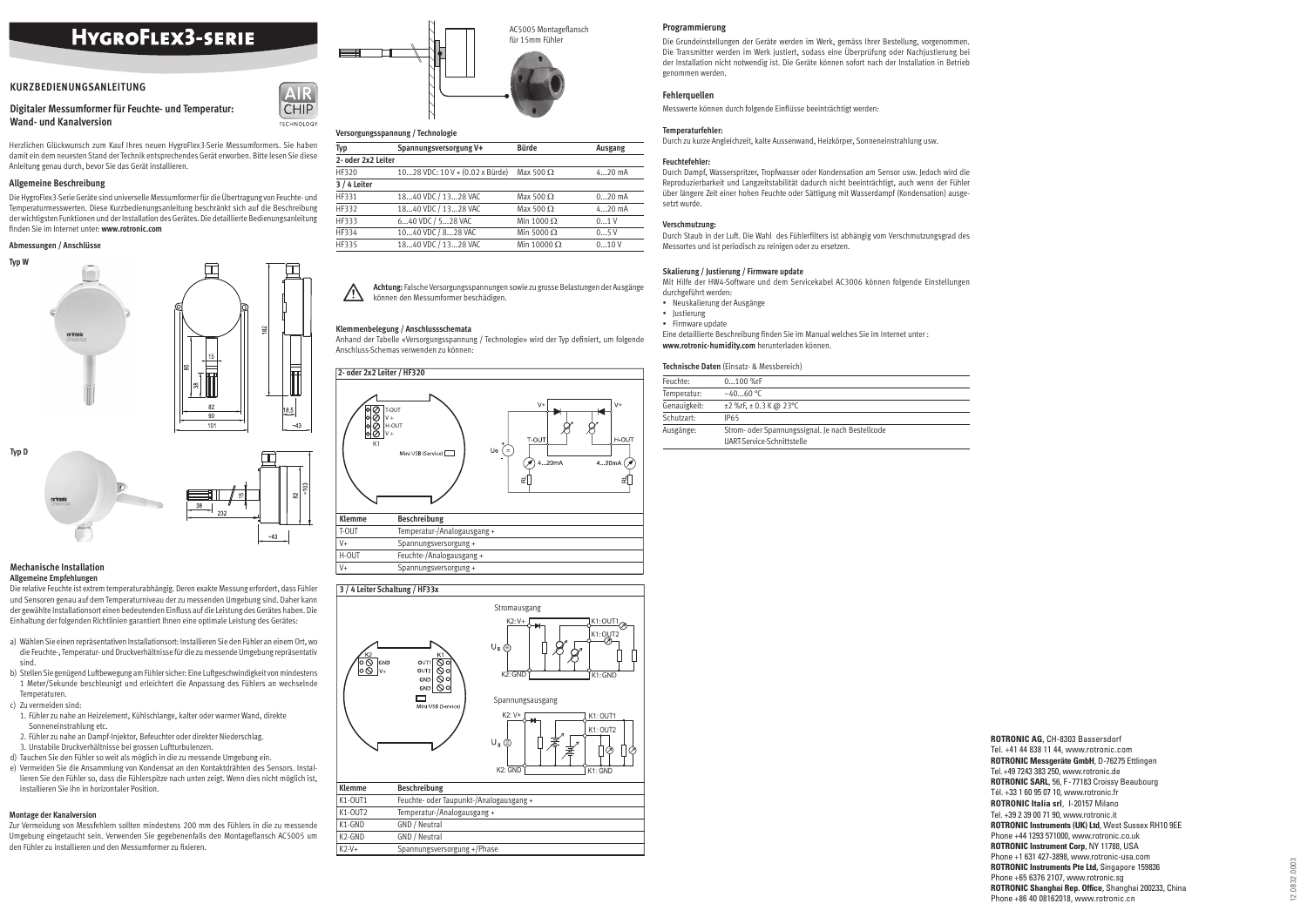**Digital transmitter for humidity & temperature: Duct & Wall Version**

Congratulations on your purchase of the new state-of-the-art HygroFlex3-series transmitter. Please read these short instructions carefully before installing the device.

# **General description**

The HygroFlex3-series devices are universal transmitters for transmission of humidity and temperature measurements. These short instructions are limited to a description of the main functions and installation of the device. The detailed instruction manual can be found on the internet at: **www.rotronic.com**

#### **Dimensions / Connections**





#### **Mechanical installation General recommendations**

Relative humidity is extremely temperature-dependent. In order to measure it exactly, the probe and sensors must be set exactly on the temperature level of the environment that is to be measured. The installation site can therefore have a significant influence on the performance of the device. Follow the guidelines below to ensure optimum performance:

 $\triangle$ **Caution:** Wrong supply voltages and excessively high loading of the outputs can damage the transmitter.

## **Terminal configuration / Connection diagrams**

The type is defined using the table «Supply voltage / Technology» to then use the following connectiondiagrams:

- a) Select a representative installation site: Install the probe at a point where the humidity, temperature and pressure conditions are representative for the environment that is to be measured.
- b) Make sure there is sufficient air movement around the probe: An air flow of at least 1 metre/ second accelerates and facilitates adjustment of the probe to changing temperatures. c) Avoid:
- 1. Probe too close to heating elements, cooling coils, cold or hot walls, direct sunlight, etc.
- 2. Probe too close to steam, injectors, humidifiers or direct precipitation.
- 3. Unstable pressure conditions with high air turbulence.
- d) Insert the probe as far as possible into the environment that is to be measured.
- e) Avoid accumulation of condensation at the contact wires of the sensor. Install the probe so that the tip points down. If that is not possible, install it in horizontal position.
- new scaling of the outputs
- adjustment
- firmware update

You can find a detailed description in the manual that you can download from our web site at **www.rotronic-humidity.com**

# **Mounting the duct version**

To avoid measurement errors, at least 200 mm of the probe should be inserted into the environment that is to be measured. If necessary, use the mounting flange AC5005 to install the probe and fasten the transmitter.



# **Supply voltage / Technology**

**AIR CHIP TECHNOLOGY** 

| Type           | Supply voltage V+                        | Load               | Output   |
|----------------|------------------------------------------|--------------------|----------|
| 2- or 2x2-wire |                                          |                    |          |
| HF320          | 1028 VDC: $10 V + (0.02 x \text{ load})$ | Max 500 $\Omega$   | $420$ mA |
| $3/4$ -wire    |                                          |                    |          |
| HF331          | 1840 VDC / 1328 VAC                      | Max 500 $\Omega$   | $020$ mA |
| HF332          | 1840 VDC / 1328 VAC                      | Max 500 $\Omega$   | $420$ mA |
| HF333          | 640 VDC / 528 VAC                        | Min 1000 $\Omega$  | 01V      |
| HF334          | 1040 VDC / 828 VAC                       | Min 5000 $\Omega$  | 05V      |
| HF335          | 1840 VDC / 1328 VAC                      | Min 10000 $\Omega$ | 010V     |

#### **Programming**

The basic settings of the devices are made in the factory according to your order. The transmitters are adjusted in the factory and therefore do not need to be checked and readjusted during installation. The devices can be started immediately after installation.

# **Sources of error**

Measured values can be influenced by the following factors:

#### **Temperature errors :**

Adaptation time too short, cold outside wall, heating elements, sunlight, etc.

#### **Humidity errors:**

Steam, water spray, dripping water or condensation at the sensor, etc. Repeatability and long term stability are, however, not influenced by these factors even if the probe is exposed to high humidity or saturation with steam (condensation) over a longer period of time.

# **Soiling:**

By dust in the air. The choice of probe filter depends on the amount of soiling at the measuring point. The filter must be cleaned or replaced periodically.



# **Scaling / Adjustment / Firmware update**

The following settings can be made with the help of the HW4 software and either the service cable AC3006 or AC3009:

#### **Technical data** (measurement)

| Humidity:    | 0100 %RH                                                                      |  |
|--------------|-------------------------------------------------------------------------------|--|
| Temperature: | $-4060$ °C                                                                    |  |
| Accuracy:    | $\pm$ 2 %RH, $\pm$ 0.3 K @ 23 °C                                              |  |
| Protection:  | IP65                                                                          |  |
| Outputs:     | Current or voltage signals depending on order code.<br>UART service interface |  |



# **HYGROFLEX3-SERIES**

# **SHORT INSTRUCTION MANUAL**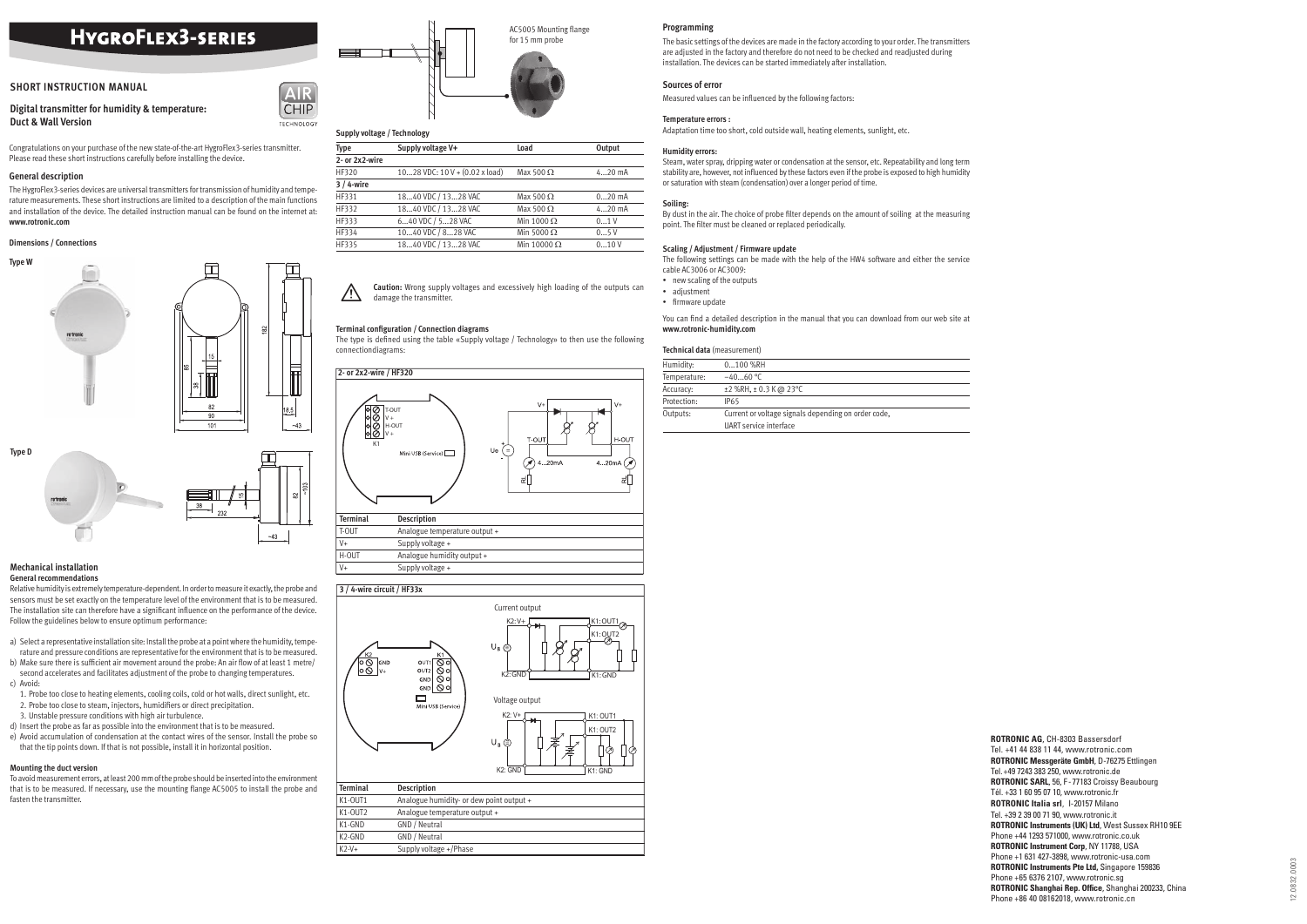Pour éviter les erreurs de mesure, le capteur doivent être plongé d'au moins 200 mm dans l'environnement à mesurer. Utilisez au cas échéant la bride de montage AC5005 pour installer le capteur et fixer le transmetteur de mesure.

# **Transmetteurs numériques pour l'humidité et la température: Versions murales et sur gaine**

# **SÉRIE HYGROFLEX3**

# **MODE D'EMPLOI ABRÉGÉ**

Nous vous félicitons d'avoir choisi le nouveau transmetteur de la série HygroFlex3. Vous avez fait l'acquisition d'un appareil doté de la technologie la plus récente. Nous vous remercions de lire ce mode d'emploi avant d'installer votre transmetteur.

## **Généralités**

Les appareils de la série HygroFlex3 sont des transmetteurs de mesure universels pour la transmission de valeurs de mesure d'humidité et de température. Ce mode d'emploi abrégé se limite à la description des fonctions essentielles de cet appareil et à son installation. Vous trouverez un mode d'emploi détaillée sur notre site Internet: **www.rotronic.com**

## **Dimensions / raccordements**





## **Installation mécanique Recommandations générales**

 $\triangle$  **Attention:** Des tensions d'alimentation erronées ainsi que des sollicitations trop fortes des sorties peuvent endommager le transmetteur de mesure.

L'humidité relative dépend très fortement de la température. Pour la précision de la mesure, le capteur et les éléments sensibles doivent être exactement à la température de l'environnement à mesurer. Le choix du site d'installation peut donc avoir une influence décisive sur les performances de l'instrument. Le respect des directives suivantes vous garantit des performances optimales de l'appareil : Le tableau de tension d'alimentation / technologie sert à définir le type pour pouvoir utiliser les schémas de raccordement suivants:

- a) Choisissez un site d'installation représentatif : installez le capteur à un endroit où les conditions d'humidité, de température et de pression sont représentatives de l'environnement à mesurer.
- b) Assurez un mouvement d'air suffisant près du capteur : une vitesse d'air d'au moins 1 mètre/ seconde accélère et facilite l'adaptation du capteur aux changements de température.
- c) À éviter : 1. Montage des capteurs à proximité de radiateurs, serpentins de refroidissement, murs froids
- ou chauds, exposition directe aux rayons solaires etc. 2. Montage des capteurs à proximité de vapeurs, injecteurs, humidificateurs ou exposition à des précipitations directes.
- 3. Conditions de pression instables en cas de fortes turbulences d'air.
- d) Plongez le capteur aussi profondément que possible dans l'environnement à mesurer.
- e) Évitez les accumulations de condensation sur les câbles de contact de l'élément sensible. Installez le capteur de telle sorte que sa pointe soit dirigée vers le bas. Si cela n'est pas possible, installez le à l'horizontale.

• Mise à jour du firmware Vous trouverez une description détaillée dans le manuel que vous pouvez télécharger sous **www.rotronic-humidity.com** 

# **Montage de la version sur gaine**



# **Tension d'alimentation / technologie**

**CHIP TECHNOLOGY** 

| Type              | Alimentation en tension V+                     | Charge             | <b>Sortie</b> |  |
|-------------------|------------------------------------------------|--------------------|---------------|--|
|                   | 2 conducteurs ou 2x2 conducteurs               |                    |               |  |
| HF320             | 1028 VCC: 10 V + $(0.02 \times \text{charge})$ | Max 500 $\Omega$   | $420$ mA      |  |
| 3 / 4 conducteurs |                                                |                    |               |  |
| HF331             | 1840 VCC / 1328 VCA                            | Max 500 $\Omega$   | $020$ mA      |  |
| HF332             | 1840 VCC / 1328 VCA                            | Max 500 $\Omega$   | $420$ mA      |  |
| HF333             | 640 VCC / 528 VCA                              | Min 1000 $\Omega$  | 01V           |  |
| HF334             | 1040 VCC / 828 VCA                             | Min 5000 $\Omega$  | 05V           |  |
| HF335             | 1840 VCC / 1328 VCA                            | Min 10000 $\Omega$ | 010V          |  |

## **Affectation des bornes / schémas de raccordement**

### **Programmation**

Les réglages de base des appareils sont effectués dans l'usine conformément à votre commande. Les transmetteurs de mesure sont ajustés en usine. De ce fait, une vérification ou réajustement de l'installation n'est pas nécessaire. Les appareils peuvent être mis en service immédiatement après l'installation.

## **Sources d'erreur**

Les valeurs mesurées peuvent être faussées par les influences suivantes:

**Erreurs de température:** dues à un temps d'égalisation trop court, à des murs extérieurs froids, radiateurs, rayonnements du soleil etc.

**Erreurs d'humidité :** dues à la vapeur, aux projections d'eau, à de l'eau d'égouttage ou à la condensation sur l'élément sensible etc. Cependant, la reproductibilité et la stabilité à long terme ne sont pas affectées par ces facteurs, même si le capteur a été exposé relativement longtemps à une forte humidité ou saturation de vapeur d'eau (condensation).

Contamination: due à la poussière dans l'air. Le choix du filtre de capteur dépend du degré de contamination du site de mesure. Le filtre de capteur doit être régulièrement nettoyé ou remplacé.

# Changement d'échelle / ajustage / mise à jour du firmware





Le logiciel HW4 et le câble de service AC3006 permettent d'effectuer les réglages suivants:

- Changement d'échelle des sorties
- Ajustage

## **Caractéristiques techniques** (gammes d'utilisation et de mesure)

| Humidité:                | 0100 %HR                                                  |
|--------------------------|-----------------------------------------------------------|
| Température:             | $-4060$ °C                                                |
| Précision:               | $\pm$ 2 %HR, $\pm$ 0,3 K @ 23 °C                          |
| Type de protection: IP65 |                                                           |
| Sorties:                 | Signal de courant ou de tension selon le code de commande |
|                          | Interface de service UART                                 |

# **Branchement 3 / 4 conducteurs / HF33x**